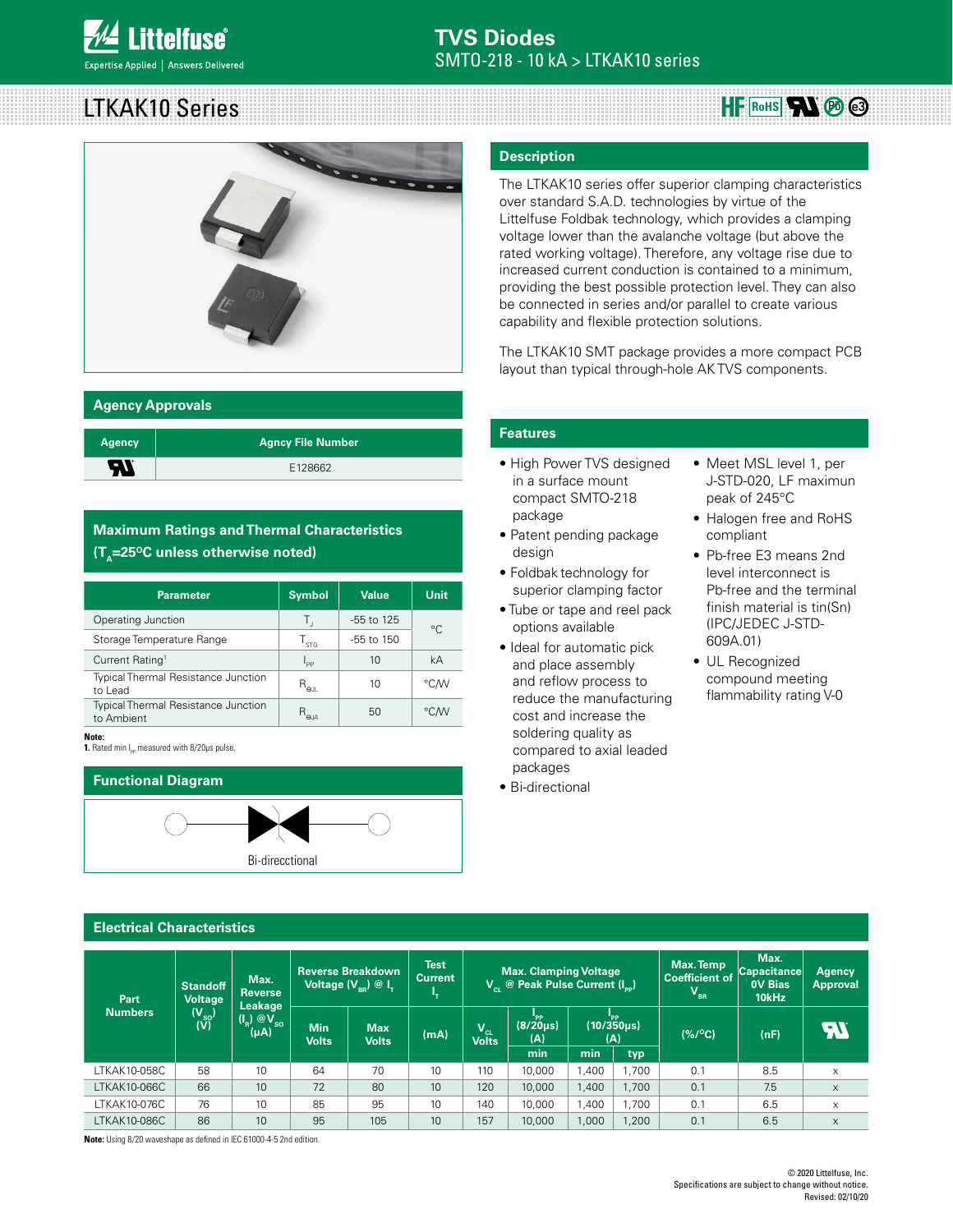

#### **I-V Curve Characteristics**



#### **P<sub>PPM</sub>** Peak Pulse Power Dissipation --Max power dissipation

**V<sub>R</sub> Stand-off Voltage** --<br>Maximum voltage that can be applied to the TVS without operation **V<sub>BR</sub> Breakdown Voltage** –

- Maximum voltage that flows though the TVS at a specified test current (I<sub>T</sub>)
- **V<sub>c</sub> Clamping Voltage** --<br>Peak voltage measured across the TVS at a specified lppm (peak impulse current) **<sup>R</sup>Reverse Leakage Current** --

**I** Current measured at  $V_R$ 

#### Ratings and Characteristic Curves (T<sub>A</sub>=25°C unless otherwise noted)



### **Pulse Waveform**



#### **Peak Power Derating**



Please contact Littelfuse for reliability or FIT/MTBF data, the component's performance is dependent on the application's environmental conditions such as elevated ambient temperatures.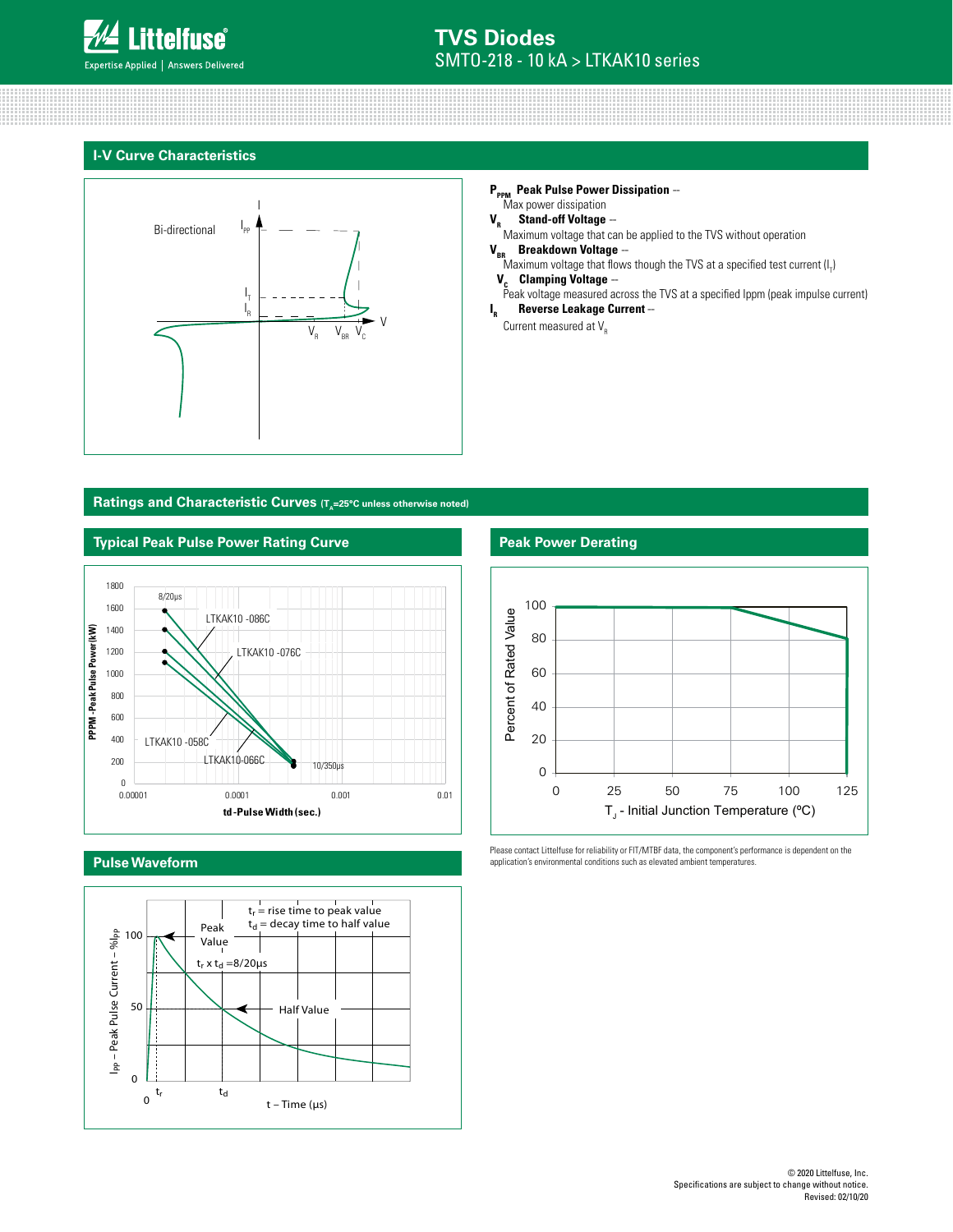## **Soldering Parameters**

| <b>Reflow Condition</b>                                    | Lead-free assembly                         |                    |  |
|------------------------------------------------------------|--------------------------------------------|--------------------|--|
| <b>Pre Heat</b>                                            | - Temperature Min $(T_{\text{s/min}})$     | $150^{\circ}$ C    |  |
|                                                            | - Temperature Max (T <sub>s(max)</sub> )   | $200^{\circ}$ C    |  |
|                                                            | - Time (min to max) $(t_*)$                | $60 - 180$ secs    |  |
| Average ramp up rate (Liquidus Temp $(T_{\alpha})$ to peak | 3°C/second max                             |                    |  |
| $T_{\text{S(max)}}$ to $T_{\text{A}}$ - Ramp-up Rate       | 3°C/second max                             |                    |  |
| <b>Reflow</b>                                              | - Temperature (T <sub>n</sub> ) (Liquidus) | $217^{\circ}$ C    |  |
|                                                            | - Time (min to max) $(t_*)$                | $60 - 150$ seconds |  |
| Peak Temperature (T <sub>n</sub> )                         | $245+0/5$ °C                               |                    |  |
| Time within 5°C of actual peak Temperature (t)             | 30 seconds                                 |                    |  |
| <b>Ramp-down Rate</b>                                      | 6°C/second max                             |                    |  |
| Time 25°C to peak Temperature (T <sub>a</sub> )            | 8 minutes Max.                             |                    |  |
| Do not exceed                                              | $245^{\circ}$ C                            |                    |  |



#### **Flow/Wave Soldering (Solder Dipping)**

| <b>Peak Temperature:</b> | $260^{\circ}$ C |  |  |
|--------------------------|-----------------|--|--|
| Dipping Time:            | 10 seconds      |  |  |
| Soldering:               | 1 time          |  |  |

## **Physical Specifications**

| Weight          | Contact manufacturer                                   |
|-----------------|--------------------------------------------------------|
| Case            | Compound encapsulated                                  |
| <b>Terminal</b> | Tin plated lead, solderable per MIL-STD-202 Method 208 |

## **Environmental Specifications**

| <b>High Temp. Storage</b> | JESD22-A103               |  |  |
|---------------------------|---------------------------|--|--|
| <b>HTRB</b>               | JESD22-A108               |  |  |
| <b>MSL</b>                | JESDEC-J-STD-020, Level 1 |  |  |
| H3TRB                     | JESD22-A101               |  |  |
| <b>RSH</b>                | JESD22-B106               |  |  |

## **Dimensions — SMTO-218 Tab**



**E**

**4.5°+/- 1.5**

**Dimension Inches Millimeters Min Max Min Max A** 0.621 0.655 15.78 16.63 **B** 0.529 0.594 13.43 15.09 **C**  $\begin{array}{|c|c|c|c|c|c|} \hline \textbf{C} & \textbf{0.544} & \textbf{0.561} & \textbf{13.83} & \textbf{14.24} \ \hline \end{array}$ **D** | 0.273 | 0.285 | 6.94 | 7.24 **E** | 0.702 | 0.737 | 17.82 | 18.72 **F** | 0.567 | 0.587 | 14.40 | 14.90 **G** 0.087 0.126 2.20 3.20 **H** 0.193 0.222 4.89 5.65 **J** 0.028 0.033 0.72 0.85 **L** 0.400 0.440 10.17 11.17 **M** | 0.073 | 0.112 | 1.85 | 2.85 **N** | 0.510 | 0.533 | 12.95 | 13.55